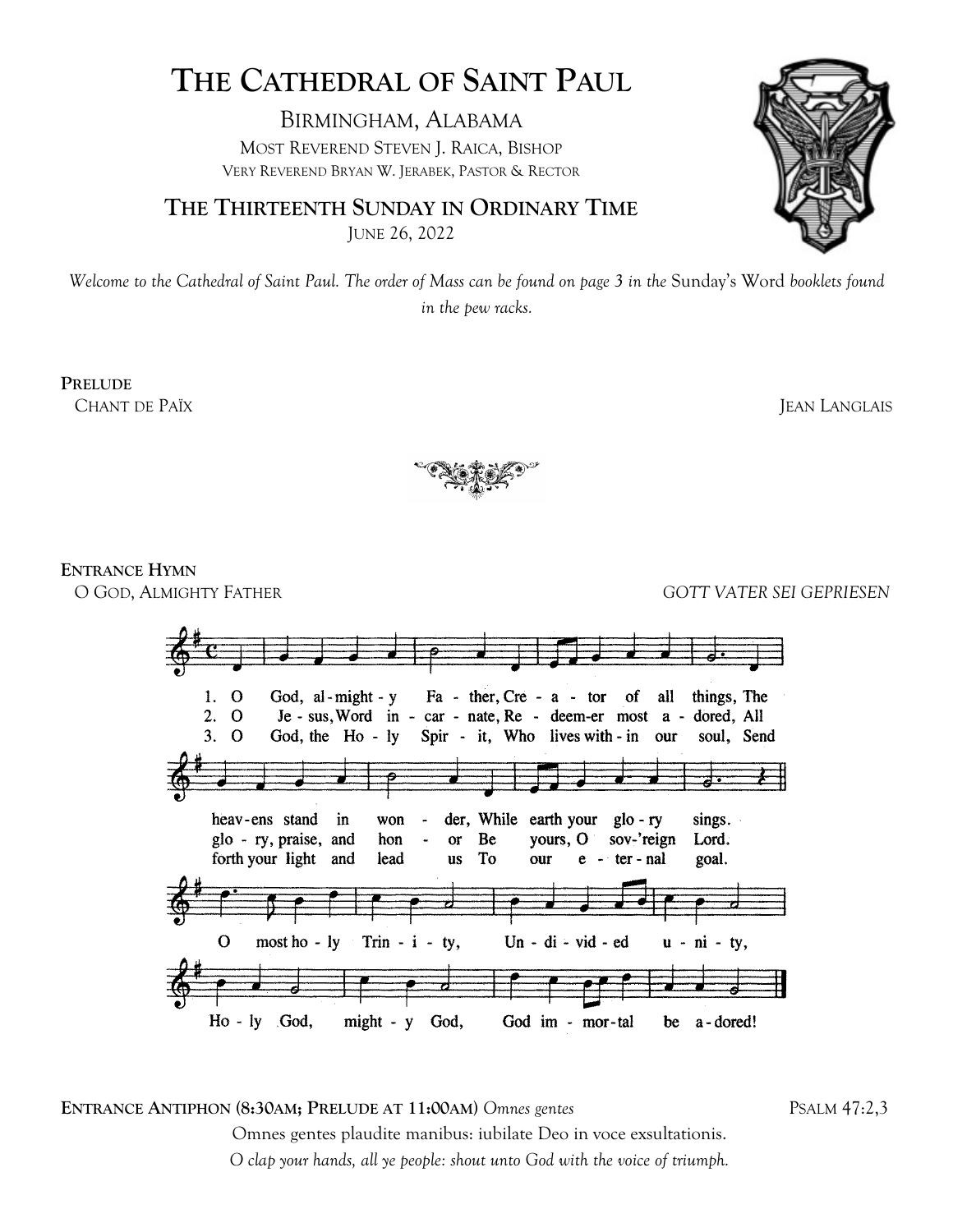

**GLORIA** MASS XI «ORBIS FACTOR»



depre-ca-ti-ó-nem nó-stram. Qui sé-des ad déx-te-ram Pá-tris, mi-se-ré-re nó-bis.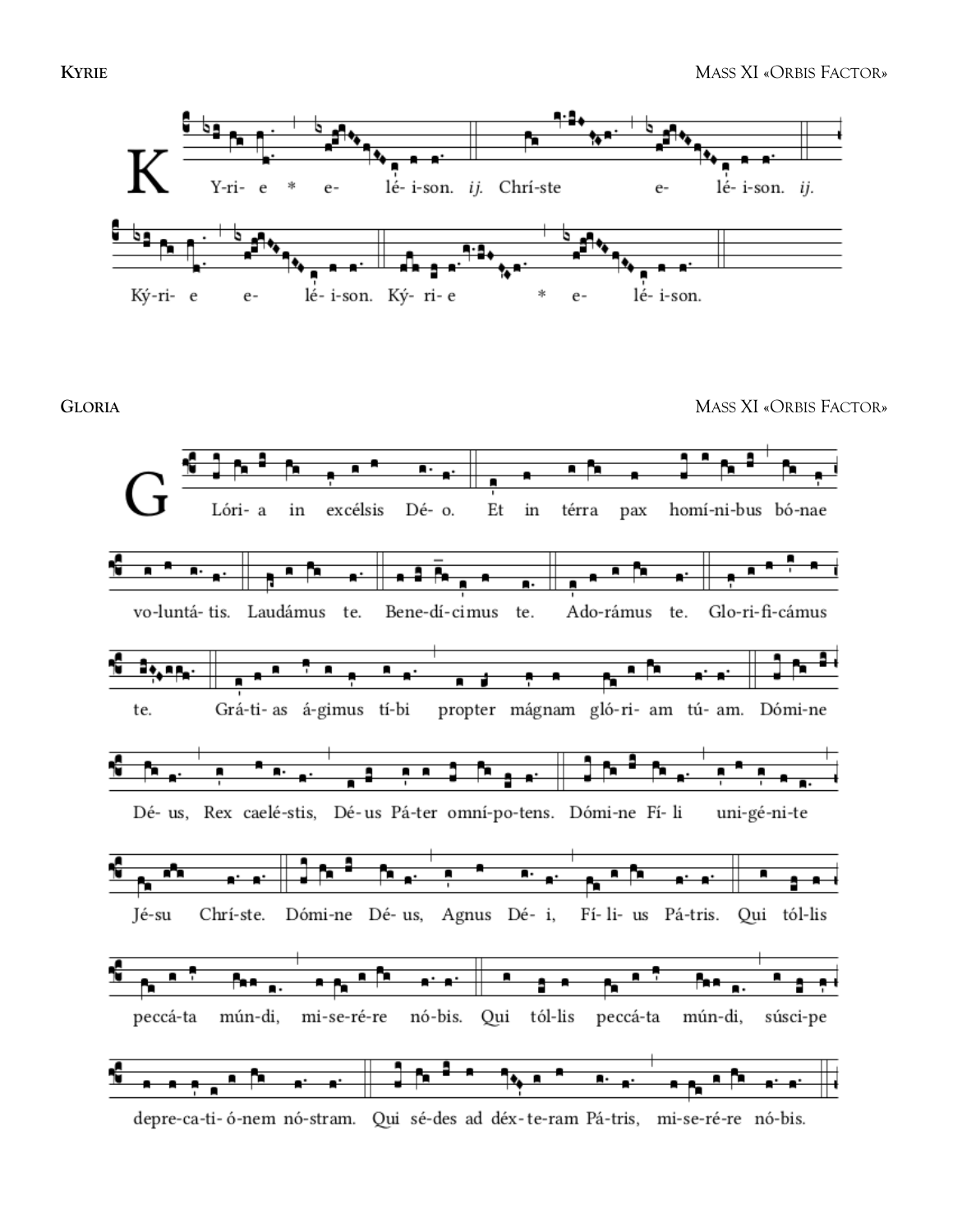



## **THE LITURGY OF THE WORD**



Speak, Lord, Your servant is listening; You have the words of everlasting life.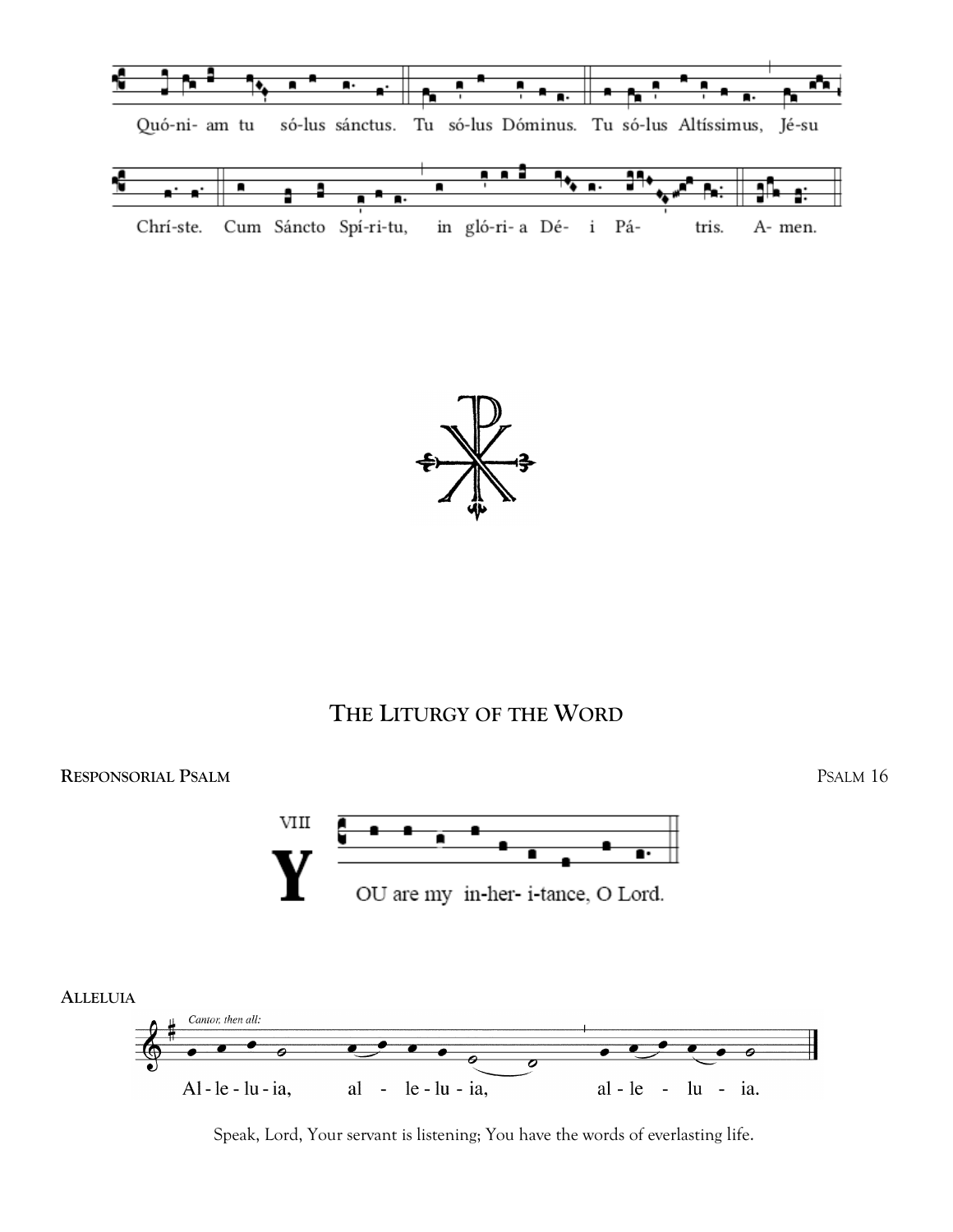### **LITURGY OF THE EUCHARIST**

**OFFERTORY**

O JESUS, JOY OF LOVING HEARTS *WAREHAM*





**OFFERTORY ANTIPHON (11:00AM)** *Sicut in holocausto*DANIEL 3:40

Sicut in holocausto arietum et taurorum, et sicut in milibus agnorum pinguium: sic fiat sacrificium nostrum in conspectu tuo hodie, ut placeat tibi: quia non est confusio confidentibus in te Domine.

*As in a burnt offering of rams and bulls, and as in thousands of fatted lambs: so let our sacrifice be in Your sight today, that it may be pleasing to You, for there is no confusion for those who trust in You, O Lord.*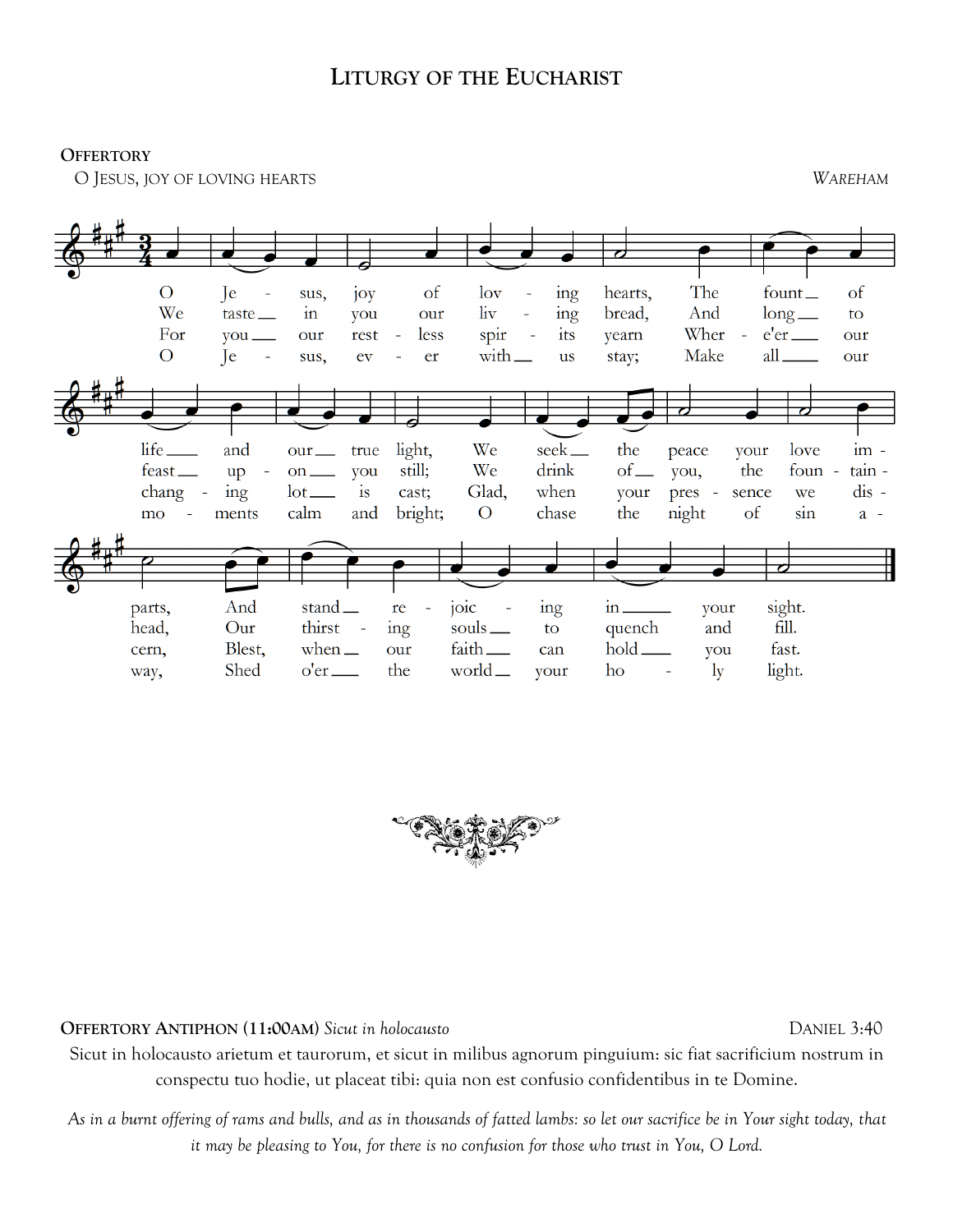

**MYSTERIUM FIDEI**



We pro-claim your Death, O Lord, and pro-fess your Res-ur-rec-tion un-til you come a-gain.





**AGNUS DEI** MASS XI «ORBIS FACTOR»

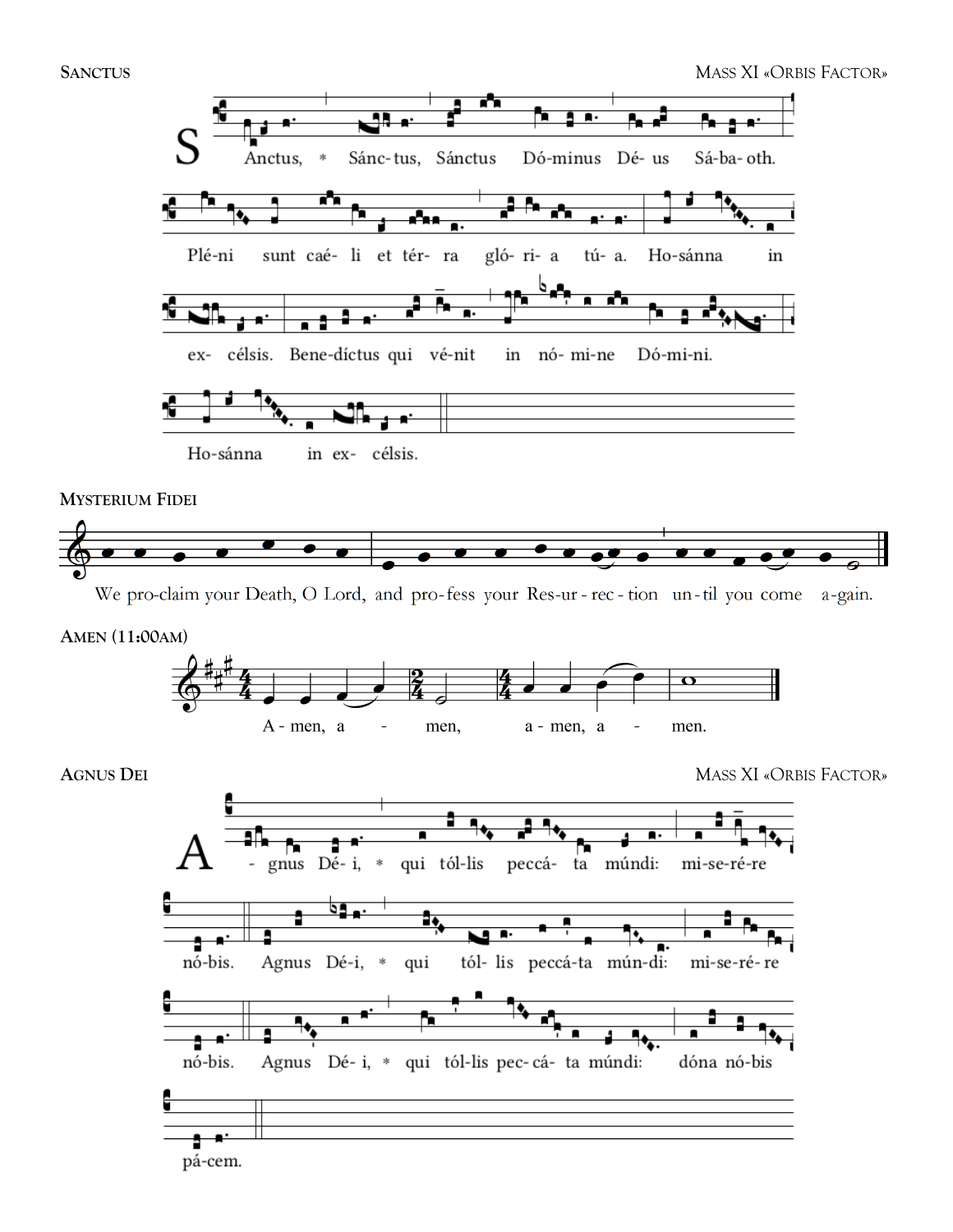## **HOLY COMMUNION**

We invite all Catholics who are properly disposed (i.e., in the state of grace and having fasted for one hour before communion) to come forward in the usual way to receive Holy Communion.

All others, including our non-Catholic guests, may remain in their pews and join us in prayer. Alternatively, to participate in the communion procession and receive a blessing, come forward in the line and cross your arms over your chest as you approach the minister. Thank you.

**COMMUNION ANTIPHON** *Benedic, anima mea*CF. PSALM 103:1

*Please join in the antiphon below after the cantor introduction and between verses.*



his ho-ly name.

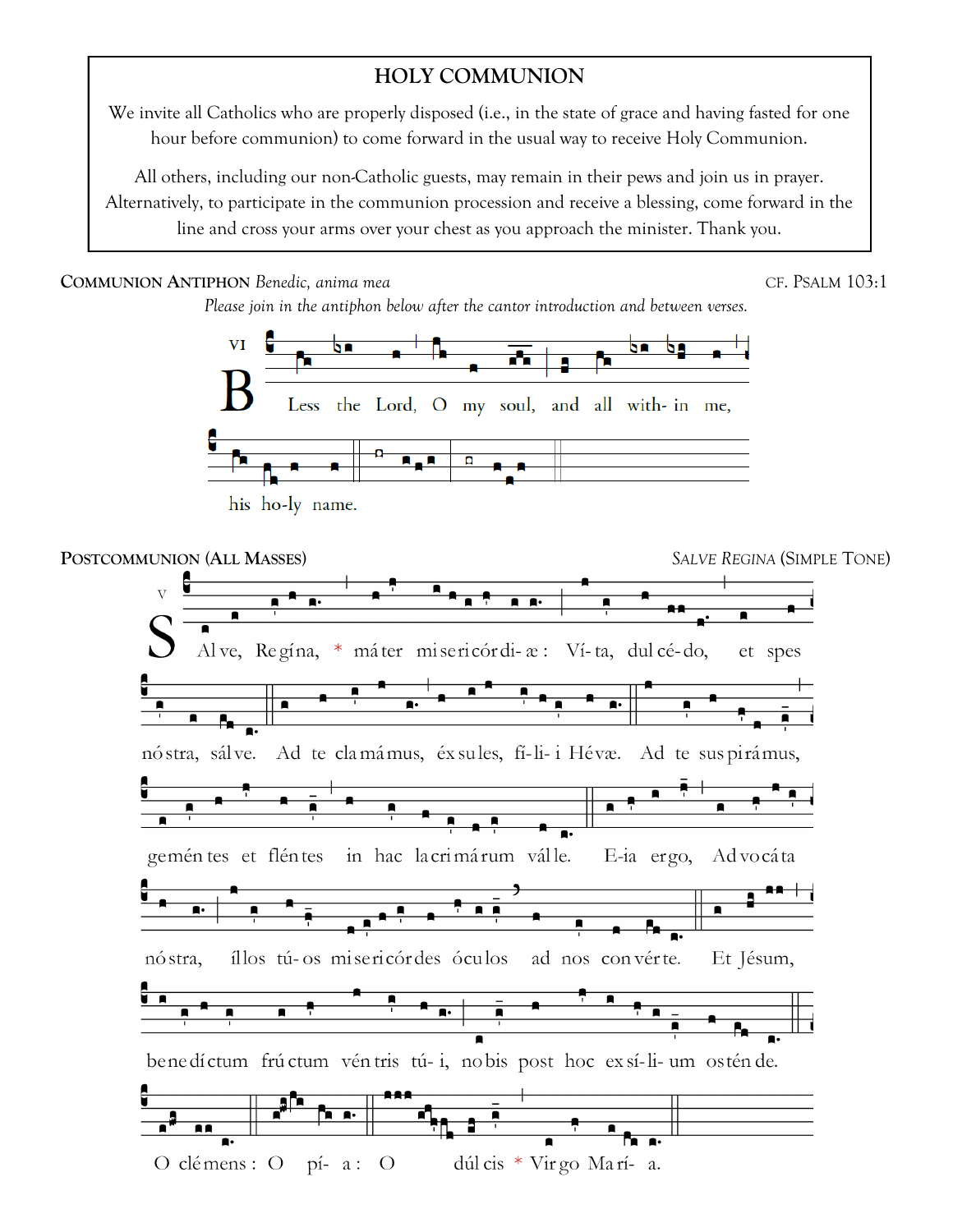#### **COMMUNION (11:00AM)**

AVE VERUM CORPUS GABRIEL FAURÉ

Ave verum corpus, natum de Maria Virgine, vere passum, immolatum in cruce pro homine cuius latus perforatum fluxit aqua et sanguine: esto nobis praegustatum in mortis examine. O dulcis, O pie, O dulcis Jesu fili Mari-ae, tu nobis miserere, amen.

*Hail, true Body, born of the Virgin Mary, having truly suffered, sacrificed on the cross for mankind, from whose pierced side water and blood flowed: Be for us a foretaste [of the Heavenly banquet] in the trial of death! O sweet, O pious, O loving Jesus, son of Mary, have mercy on us, amen. —Pope Innocent VI* 

#### **CLOSING**

REJOICE, THE LORD IS KING *DARWALL'S 148TH*